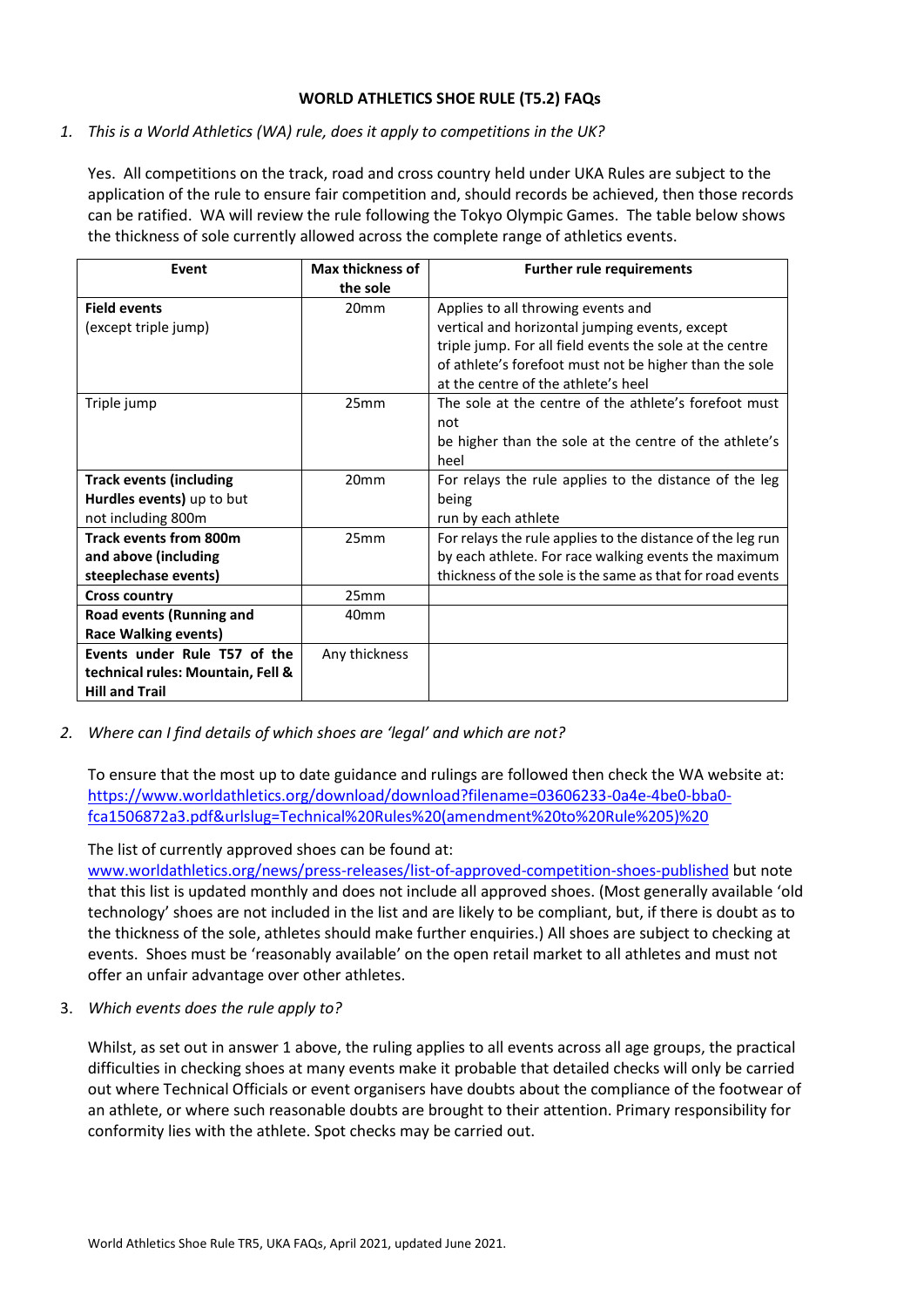Although the formal rules of competition are clear, Competition Providers and Technical Officials are encouraged to use their discretion at entry level events, especially in the younger age groups (schools or club events) or within mass participation 'fun run' style events, if the shoes in question are unlikely to create a significant unfair advantage and where it may not be in the best interest of the individual or in the spirit of the 'sport' to enforce the rule. This may be the case where, for example, events do not count towards qualifying for championships or national rankings or where a child is wearing 'trainers' for track and field competition as they do not possess a pair of spikes.

### *4. Do different specifications apply to different athletics events?*

Yes. Road shoe soles must not exceed 40mm thickness and spiked shoes must not exceed 20 or 25mm depending on the relevant track or field event as set out in the WA table. Varying specifications apply to all shoes, spiked or not, as used for different track and field events. (**N.B. some shoes may be approved for road racing but be non-compliant for use in track events – shoes with a sole thickness greater than 25mm / 20mm may not be used in track and field events).** No shoe may have more than one rigid plate within the sole.

## *5. Does it mean that my son / daughter, who is in the U15 age group, may be sanctioned if* wearing *the shoes that I have just bought?*

Yes, that is strictly possible, particularly at higher level events such as championships, but it may be thought unlikely that the shoes will be non-compliant if the shoes are reasonably available on the open retail market and, bearing in mind the note above, it is expected that reasonable decisions and common sense will be applied. Post-event checks on shoes must be conducted at competitions which do not operate a Call Room before any sanctions are applied.

### *6. Will Schools' and Masters' competitions be affected?*

Yes. Competition Providers such as the English Schools' AA and British Masters will operate their competitions under the appropriate Schools' Governing Body or World Masters Rules but these bodies use WA and UKA Rules as their base and are not allowed to relax any rules.

Whilst the formal rules of competition are clear, we do urge event organisers and Technical Officials to use 'common sense'. Where athletes are participating at entry level in the younger age groups (schools or club events) or within mass participation 'fun run' style events, then it may not always be in the best interest of the individual or in the spirit of the 'sport' to conduct checks. This is particularly the case when events do not count to qualifying for championships or national rankings.

## *7. How will the rule be applied?*

The Referee and Technical Officials on duty at the event will be responsible for applying the rule. This may be through observation, spot checking, checking through a Call Room or by protest from other competitors. Wearing non-compliant shoes in competition may result in disqualification but note the response to Question 3 above. Where a Call Room is operating, the Competition Provider should consider ensuring that callipers will be available for use by the Technical Officials on duty. Competition providers also need to have available the up-to-date list of approved shoes. Providers also need to warn athletes when sending event information as well as having notices around warm up areas.

#### *8. Can shoes be modified, for example by using an insert?*

Yes, but they are subject to the same conditions and may be checked to ensure compliance with the rules. WA Rule T5.6 says: 'Athletes may not use any appliance, either inside or outside the shoe, which will have the effect of increasing the thickness of the sole above the permitted maximum, …'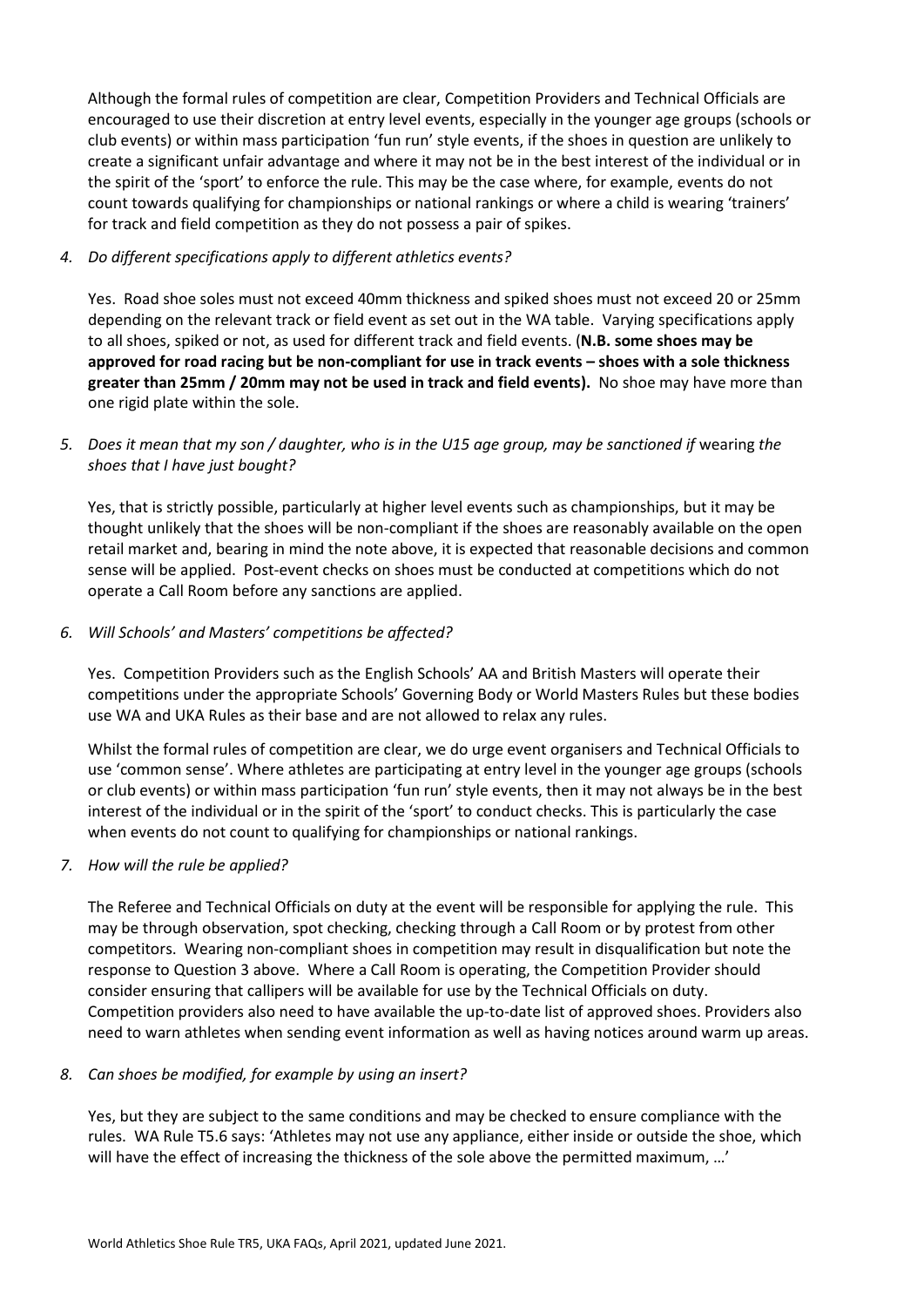*9. Is there a therapeutic use exemption (TUE) for orthotic inserts that are prescribed for an athlete?*

Yes, but an exemption can only be granted by World Athletics. Applications for a TUE exemption must be submitted to Dr Stéphane Bermon [<stephane.bermon@worldathletics.org>](mailto:stephane.bermon@worldathletics.org) and copied [rules@worldathletics.org](mailto:rules@worldathletics.org) and Vijay Parbat [<vijay.parbat@worldathletics.org>](mailto:vijay.parbat@worldathletics.org).

10. *My favourite flat soled shoes that I wear for racing on the track and road were bought before the rule was introduced; can I race in those?*

Yes, probably, but note Question 4 above and that shoes are subject to checking for compliance.

*11. Does the rule apply to Para events?*

World Para Athletics (WPA) has adopted the WA Rule and it will be applied at competitions in the UK. Details of the change can be found in WPA Rule 6.2 at [https://www.paralympic.org/sites/default/files/2021-](https://www.paralympic.org/sites/default/files/2021-02/WPA%20Approved%20Amendments%20%28January%202021%29.pdf) [02/WPA%20Approved%20Amendments%20%28January%202021%29.pdf](https://www.paralympic.org/sites/default/files/2021-02/WPA%20Approved%20Amendments%20%28January%202021%29.pdf)

*12. How will Technical Officials evaluate a shoe that is subject to protest?*

At events where a Call Room is being operated then all checks will be conducted in the Call Room. At other events the Referee and other Technical Officials will take the responsibility to conduct checks, largely determined by observation and protest lodged by other competitors. The first check will be to see if the model in question is included on the WA lists of compliant and non-compliant shoes. If that does not resolve the check then it will be necessary to examine the shoe and measure the thickness of the sole.

World Athletics have produced a paper containing instructions on the critical measurement points and this is available at [https://www.uka.org.uk/wp-content/uploads/2020/10/World-Athletics-Shoes-Rule-](https://www.uka.org.uk/wp-content/uploads/2020/10/World-Athletics-Shoes-Rule-T5-formerly-143.pdf)[T5-formerly-143.pdf.](https://www.uka.org.uk/wp-content/uploads/2020/10/World-Athletics-Shoes-Rule-T5-formerly-143.pdf)

The following diagrams show those critical points.